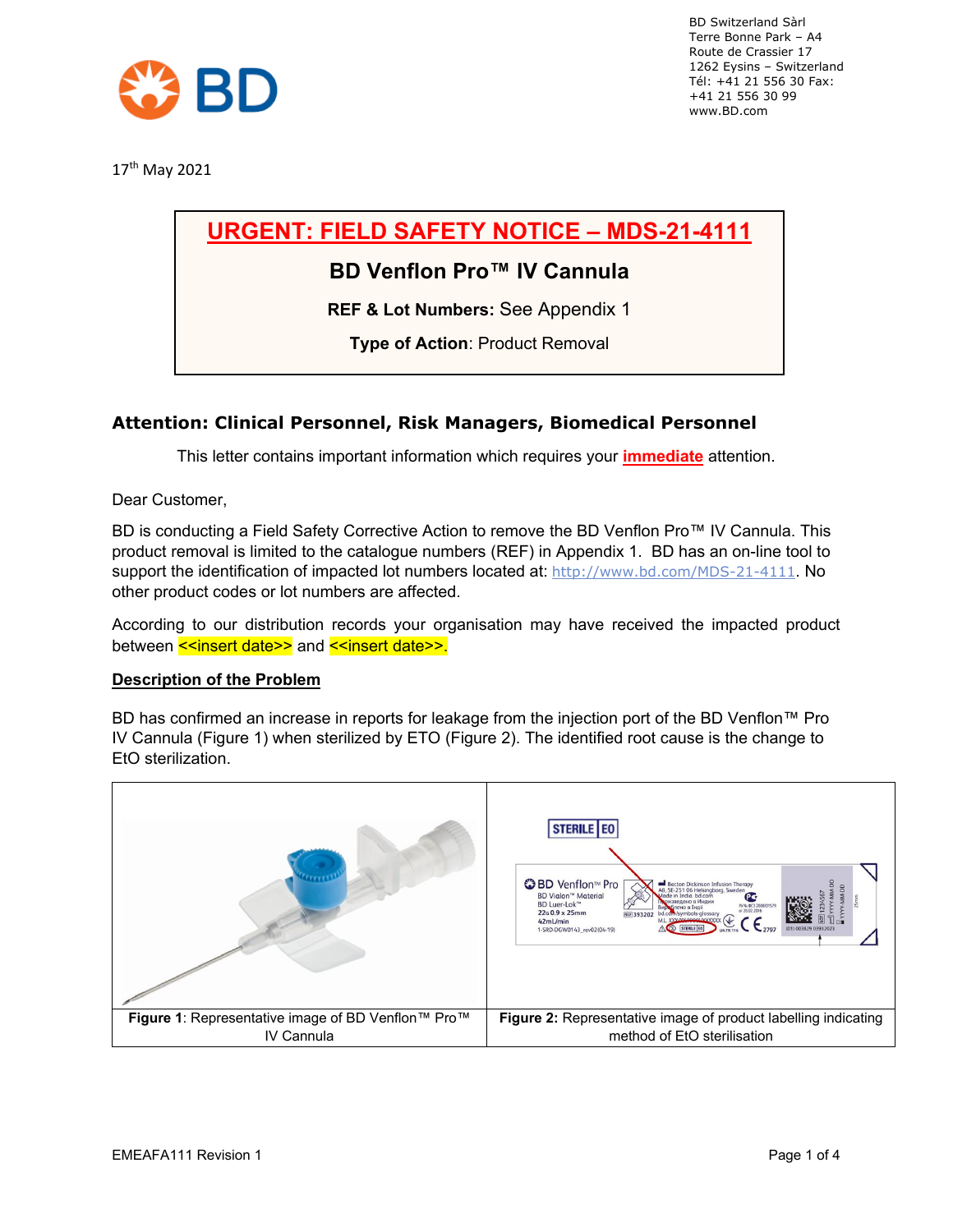

The leakage could result in a critical clinical impact, if the leak is undetected for a period of time, as it has the potential to result in blood loss or inadequate infusion of the infusate and this could result is serious harm or even life-threatening conditions or death.

No additional follow-up activities are required for patients already treated with the devices.

### **Corrective Actions by BD**

BD is taking steps to investigate and implement an appropriate corrective action plan which is expected to lead to supply disruption in the long term.

During this supply disruption, please contact your local BD representative to discuss the availability of product alternatives.

### **Advice on actions to be taken by the Customer:**

- 1. Identify, quarantine, and destroy any of the impacted lot in your inventory.
- 2. If you have further distributed the product, please identify those facilities, notify them at once of this product removal and have them destroy the affected product.
- 3. Complete the customer response form on page 3 indicating:
	- o the quantities destroyed **OR**
	- $\circ$  that your organisation does not have any impacted units left in inventory
- 4. Contact your local BD representative to discuss the availability of product alternatives.
- 5. Return the completed customer response form to **<<insert contact details here>>** for **as soon as possible or no later than 17th June 2021.** 
	- $\circ$  **NOTE:** If you no longer use the product, it is still important that you return the Customer Response Form for our reconciliation purposes.

#### **Contact Reference Person**

If you have any questions about this, please contact your local BD representative or the local BD office on <<insert telephone details here>> or e-mail <<insert contact email address here>>.

We confirm that the appropriate regulatory agencies have been informed of these actions.

BD is committed to advancing the world of health. Our primary objectives are patient safety and user safety and providing you with quality products. We apologise for the inconvenience this situation may cause you and thank you in advance for helping BD to resolve this matter as quickly and effectively as possible.

Sincerely,

llous

Prof. Dr. Klaus Hoerauf, Vice President Medical Affairs, EMEA Region

WHawoch.

Lorna Darrock Senior Manager, Post Market Quality BDX EMEA

EMEAFA111 Revision 1 Page 2 of 4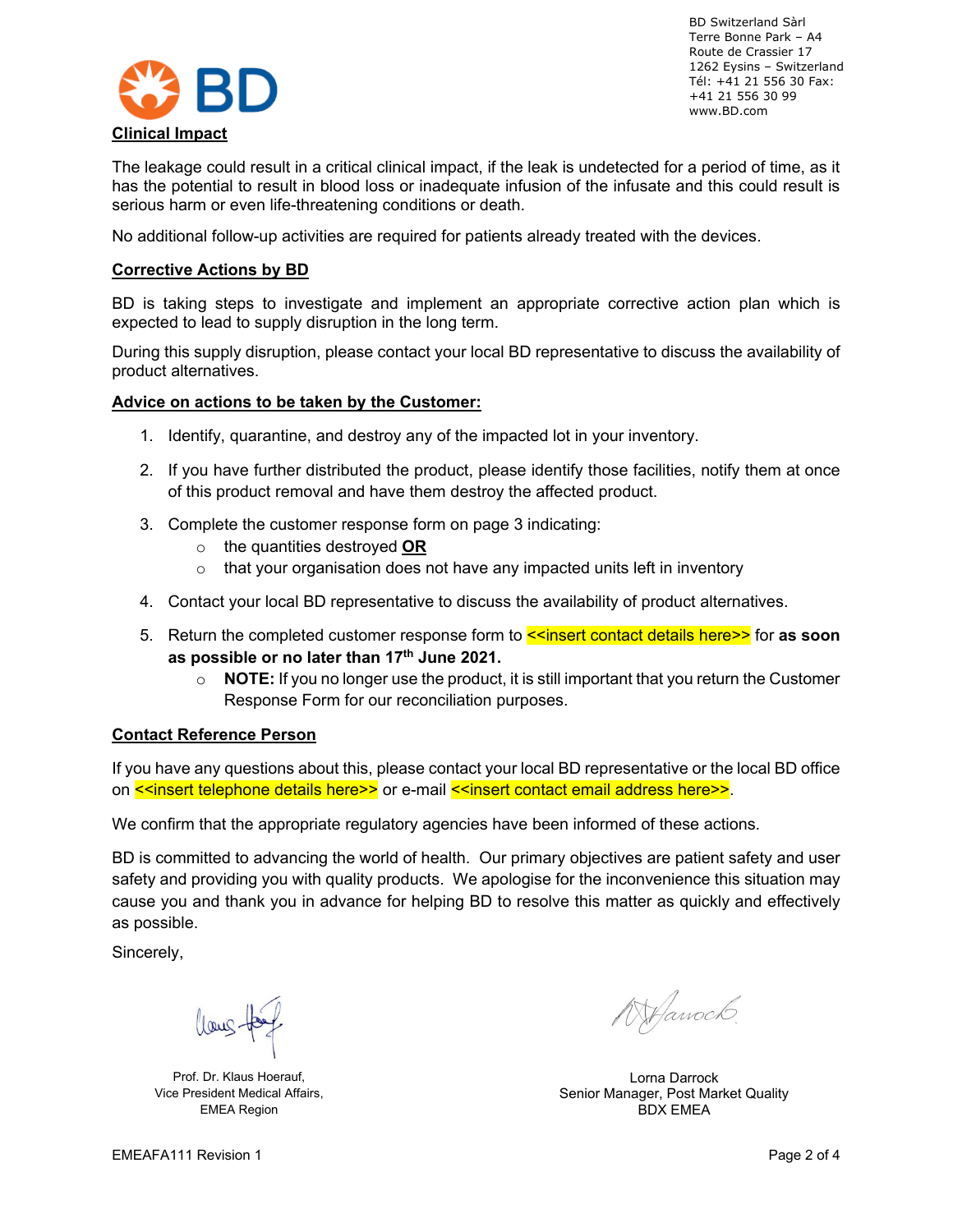

# **Customer Response Form – MDS-21-4111**

**\_\_\_\_\_\_\_\_\_\_\_\_\_\_\_\_\_\_\_\_\_\_\_\_\_\_\_\_\_\_\_\_\_\_\_\_\_\_\_\_\_\_\_\_\_\_\_\_\_\_\_\_\_\_\_\_\_\_\_\_\_\_\_\_\_\_\_\_\_\_\_**

# **BD Venflon Pro™ IV Cannula**

**REF & Lot Number:** See Appendix 1

Please read in conjunction with Field Safety Notice MDS-21-4111 and return completed and signed form as soon as possible or **no later than 17th June 2021** to *<<insert fax/email address here>>.*

• **I confirm this notice has been read, understood and that all recommended actions have been implemented as required.**

*Tick the appropriate box below*

□ We do not have any of the affected product in our possession.

**OR**

 $\Box$  We have the following units of the affected product in our possession and I confirm that the units have been destroyed *(Please complete the table below with the lot number and the number of units destroyed)*

| Catalogue<br><b>Number (REF)</b> | <b>Lot Number</b> | Quantity<br><b>Destroyed</b><br>(units) | Catalogue<br>Number (REF) | <b>Lot Number</b> | Quantity<br><b>Destroyed</b><br>(units) |
|----------------------------------|-------------------|-----------------------------------------|---------------------------|-------------------|-----------------------------------------|
|                                  |                   |                                         |                           |                   |                                         |
|                                  |                   |                                         |                           |                   |                                         |
|                                  |                   |                                         |                           |                   |                                         |

| <b>Account/Organisation Name:</b> |                                |  |
|-----------------------------------|--------------------------------|--|
| Department (if applicable):       |                                |  |
| <b>Address:</b>                   |                                |  |
| Postcode:                         | City:                          |  |
| <b>Contact Name:</b>              |                                |  |
| <b>Job Title:</b>                 |                                |  |
| <b>Contact Telephone Number:</b>  | <b>Contact E-mail Address:</b> |  |
| Signature:                        | Date:                          |  |

*This form must be returned to BD before this action can be considered closed for your account.*